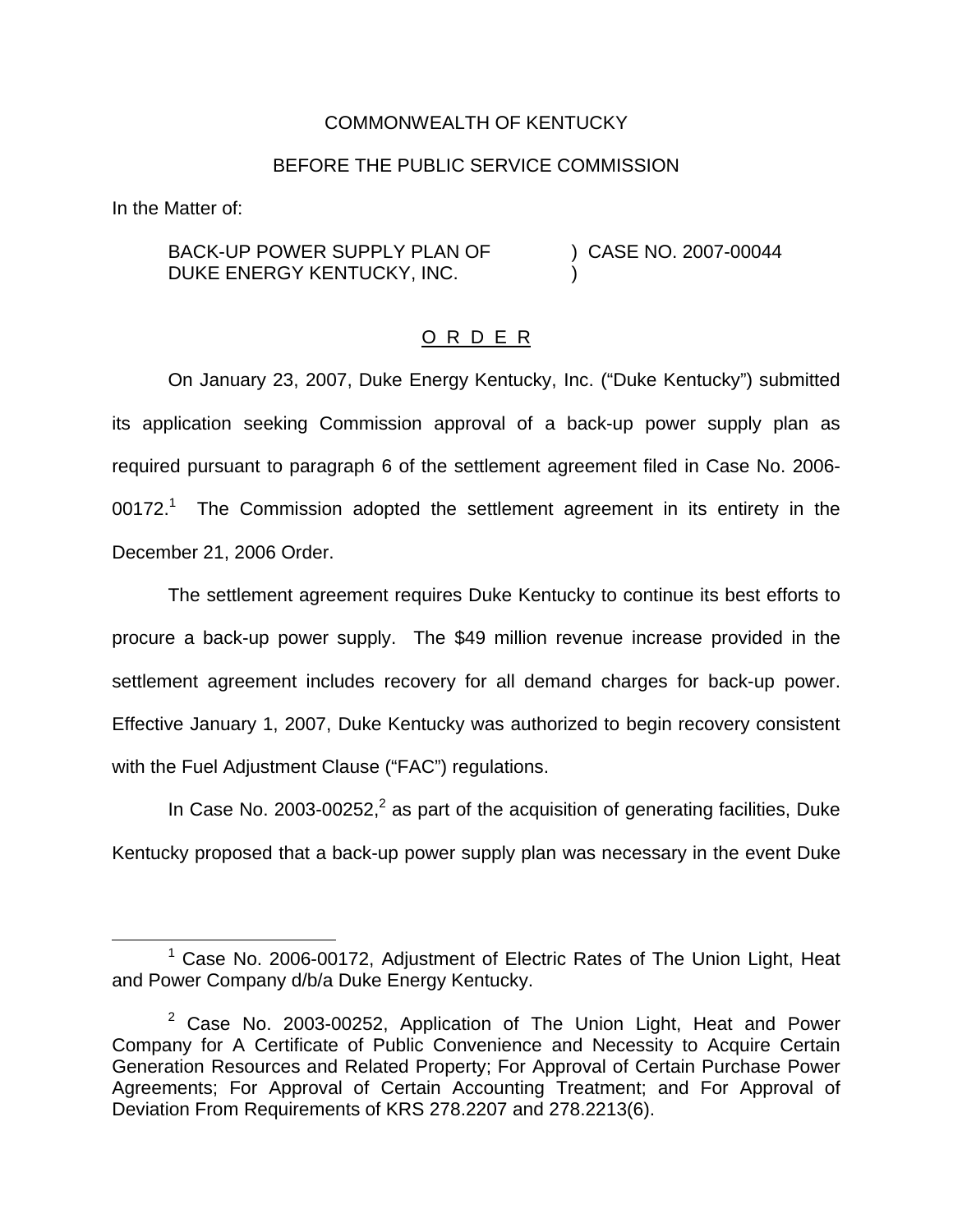Kentucky experienced outages with its generating facilities. Originally, the back-up power agreement was to be with Cincinnati Gas and Electric, but that arrangement was not submitted to the Federal Energy Regulatory Commission ("FERC") for its approval. In its periodic updates on the status of its back-up power supply plan, Duke Kentucky has informed the Commission that changes in the arrangement had been necessitated by FERC rulings in other utility cases. Duke Kentucky's most recent action has been to solicit bids for various power arrangements, from which it would select the most cost effective proposal.

Duke Kentucky has evaluated various supply options, and selected a back-up power supply plan for the 2007-2009 period that it contends is consistent with the settlement agreement in Case No. 2006-00172. Duke Kentucky considered supply options from: (1) the Midwest Independent System Operator ("MISO") daily energy markets; (2) a Request For Proposals ("RFP") issued by Duke Kentucky in May 2006; and (3) fixed forward contracts purchased through the Intercontinental Exchange ("ICE").

Duke Kentucky selected a back-up power supply plan consisting of capacity purchases through bilateral contracts and energy purchases through the MISO daily energy markets, with forward contracts purchased through ICE for scheduled outages. Duke Kentucky will purchase capacity during the months when scheduled outages are to occur, enabling it to maintain a 16.2 percent reserve margin. The 16.2 percent reserve margin was used in Duke Kentucky's most recent integrated resource plan.<sup>3</sup>

 $3$  Case No. 2004-00014, The Integrated Resource Plan of The Union Light, Heat and Power Company, Commission Staff Report dated January 14, 2005.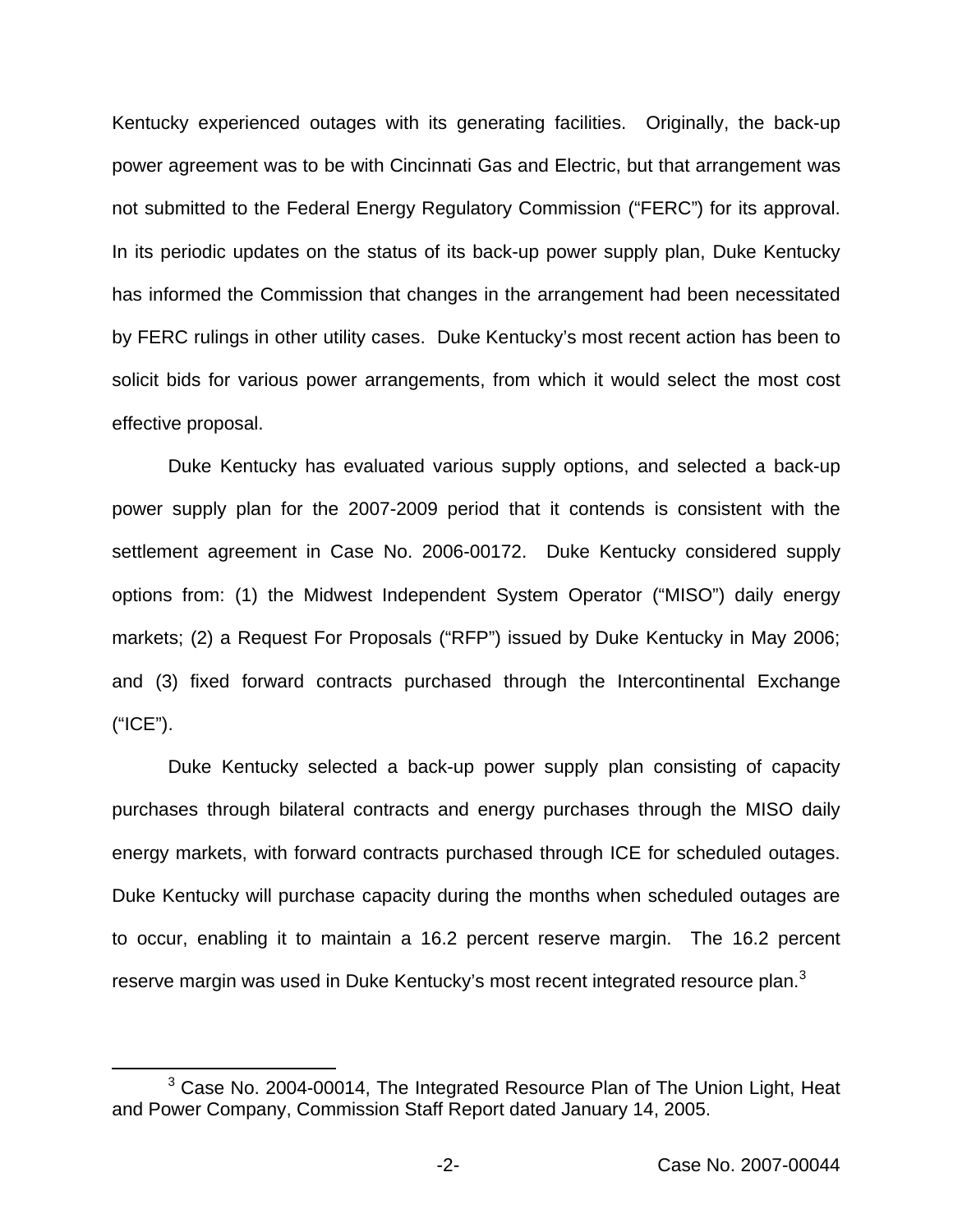Duke Kentucky used its Commercial Business Model ("CBM") to analyze the different back-up supply options and to select the optimal back-up power supply plan. The CBM is a proprietary software program that Duke Kentucky uses to project power production requirements and costs under a variety of scenarios. The CBM uses current load forecasts, extensive historical data related to production costs, fuel costs, wholesale power prices, weather conditions and statistical modeling, to predict power needs and costs.

Duke Kentucky states that it selected the back-up power supply plan that best balances cost and risk mitigation. Although the back-up plan chosen by Duke Kentucky was not the least costly of the options, the plan better mitigates the risks presented by any single option.

Duke Kentucky projects that it will incur \$15.4 million in costs for capacity and energy purchases for back-up supply during forced outages for the 2007-2009 period, which will be unrecoverable through its FAC filings. For scheduled outages, Duke Kentucky will make fixed forward price purchases when market conditions appear favorable, but the purchases will occur well in advance of the scheduled outages. This should diminish the risk of price spikes during scheduled outages since the price of back-up power would be fixed.

The Commission, having considered the evidence of record and being otherwise sufficiently advised, finds that Duke Kentucky's back-up power supply plan is reasonable and should be approved. The Commission notes that the proposed back-up power supply plan is only for the 2007-2009 period. If Duke Kentucky determines it needs back-up power supply plans in the future, the Commission should be informed of